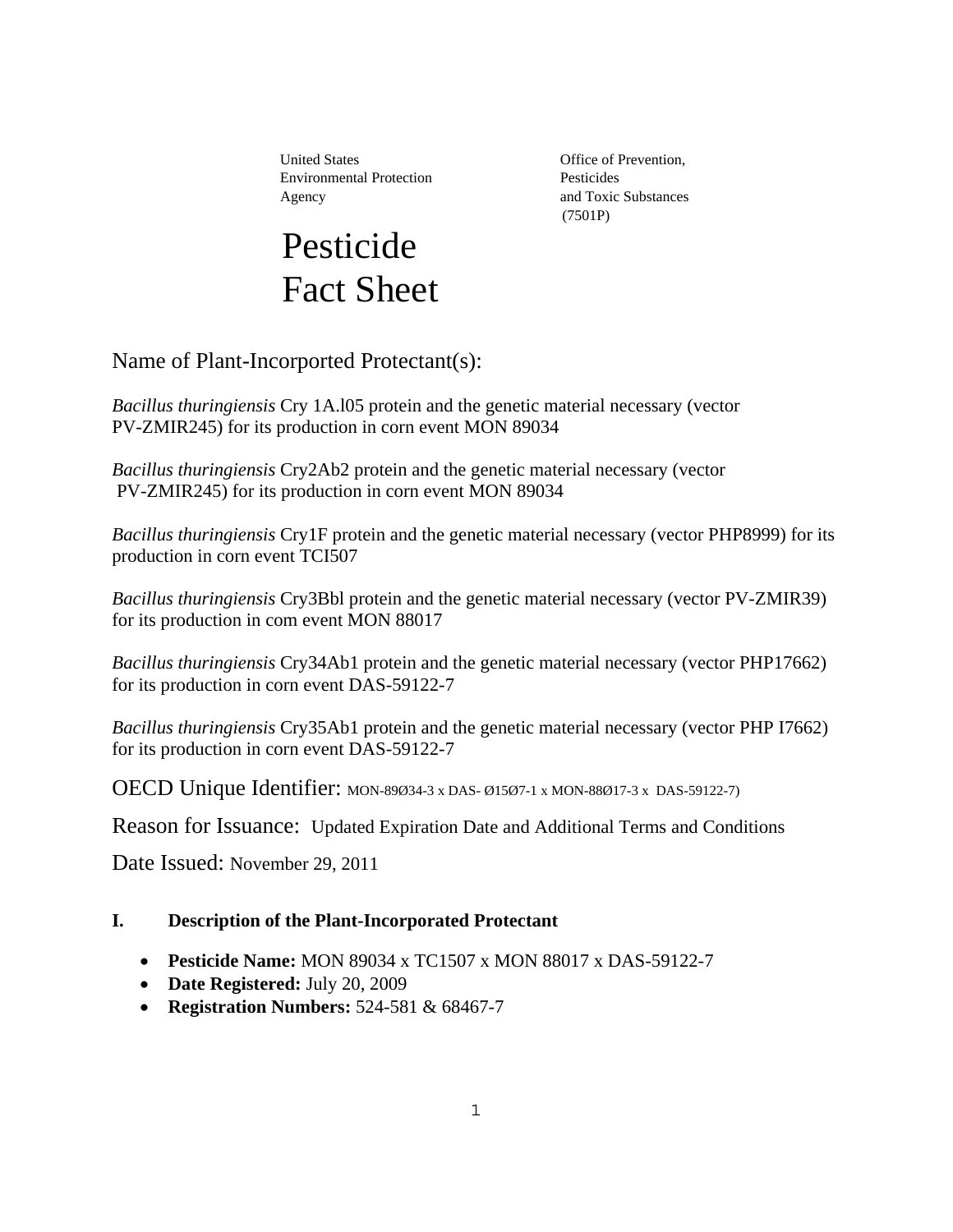- Insect Protected, Herbicide-Tolerant Corn, Genuity™SmartStax™,SmartStax™ **Trade and Other Names:** MON 89034 x TC1507 x MON 88017 x DAS-59122-7
- **OPP Chemical Codes: 006490, 006481, 006502, 006515, 006514**

| $\bullet$ | <b>Basic Manufacturers:</b> | <b>Monsanto Company</b>  |
|-----------|-----------------------------|--------------------------|
|           |                             | 800 North Lindbergh Blvd |
|           |                             | St. Louis, MO 63167      |

Mycogen Seeds c/o Dow AgroSciences LLC 9330 Zionsville Road Indianapolis, Indiana 46268-1054

- **Type of Pesticide: Plant-Incorporated Protectant (PIP)**
- **Uses: Field Corn**
- **Target Pest(s):** European corn borer (ECB)

Southwestern corn borer (SWCB) Southern cornstalk borer (SCSB) Corn earworm (CEW) Fall armyworm (FAW) Stalk borer Lesser corn stalk borer Sugarcane borer (SCB) Western bean cutworm (WBC) Black cutworm Western com rootworm (WCRW) Northern corn rootworm (NCRW) Mexican corn rootworm (MCRW)

#### **II. Summary**

EPA has conditionally registered MON 89034 x TC1507 x MON 88017 x DAS-59122-7, "SmartStax,", a new bioengineered corn seed product containing genes for two Bt PIPs active against corn rootworm (CRW and three Bt PIPs to control different corn borer pests.. After reviewing all pertinent data, the Agency has concluded that a lower CRW refuge of 5% is scientifically justified for SmartStax corn and will further reduce the use of conventional insecticides.

EPA has approved bioengineered "Bt corn" to control corn rootworm (CRW) since 2003. The use of such Bt corn in the U.S. has reduced conventional insecticide use for CRW by more than 75%.

Bt corn products for CRW could lose their effectiveness due to the development of insect resistance. To mitigate this risk, EPA currently requires the use of an external structured 20%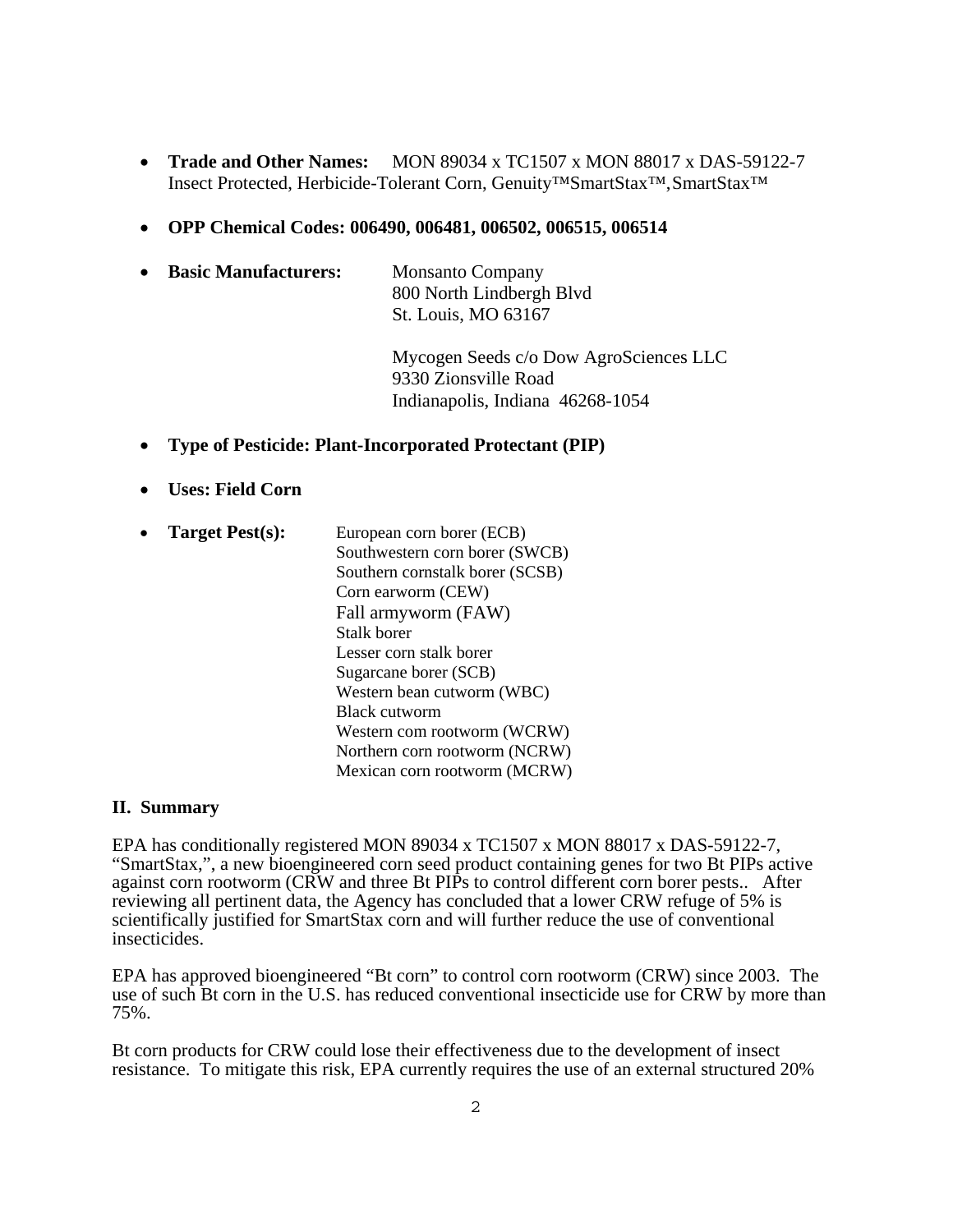refuge of non-Bt corn. Refuges produce Bt susceptible insects to dilute any resistance genes in the pest population.

Monsanto and Dow have developed a new Bt corn product (SmartStax) with two Bt toxins (Cry34Ab1/Cry35Ab1 and Cry3Bb1) active against CRW. The use of multiple toxins against the same pest is termed a "pyramid."

SmartStax also contains three Bt PIPs to control different corn borer pests. (Corn borers have separate refuge requirements.)

EPA has previously approved a 5% refuge for corn borer pests where the corn earworm is not a significant pest and a 20% combined refuge in cotton growing regions where the corn earworm is a significant pest. The reduced CRW refuge could result in further reduction in conventional insecticide use, increased crop yields for growers, and increased grower compliance with refuge requirements.

EPA has approved a combined 5% refuge for corn rootworm and lepidopteran pests where the corn earworm is not a significant pest and a 20% combined refuge in cotton growing regions where the corn earworm is a significant pest.

### **III. Science Assessment**

### **Product Characterization and Human Health Assessment**

Current tolerance exemptions in 40 CFR Part 174 applicable to MON 89034  $\times$  TC1507  $\times$  MON  $88017 \times$  DAS-59122-7.

### **§ 174.502 Bacillus thuringiensisCry1A.105 protein; exemption from the requirement of a tolerance.**

(a) Residues of *Bacillus thuringiensis* Cry1A.105 protein in or on the food and feed commodities of corn; corn, field, flour; corn, field, forage; corn, field, grain; corn, field, grits; corn, field, meal; corn, field, refined oil; corn, field, stover; corn, sweet, forage; corn, sweet, kernel plus cob with husk removed; corn, sweet, stover; corn, pop, grain and corn, pop, stover are exempt from the requirement of a tolerance when the *Bacillus thuringiensis*  Cry1A.105 protein is used as a plant-incorporated protectant in these food and feed corn commodities.

## **§ 174.506 Bacillus thuringiensis Cry34Ab1 and Cry35Ab1 proteins in corn; exemption from the requirement of a tolerance.**

Residues of *Bacillus thuringiensis* Cry34Ab1 and Cry35Ab1 proteins in corn are exempted from the requirement of a tolerance when used as plant-incorporated protectants in the food and feed commodities of corn; corn, field; corn, sweet; and corn, pop.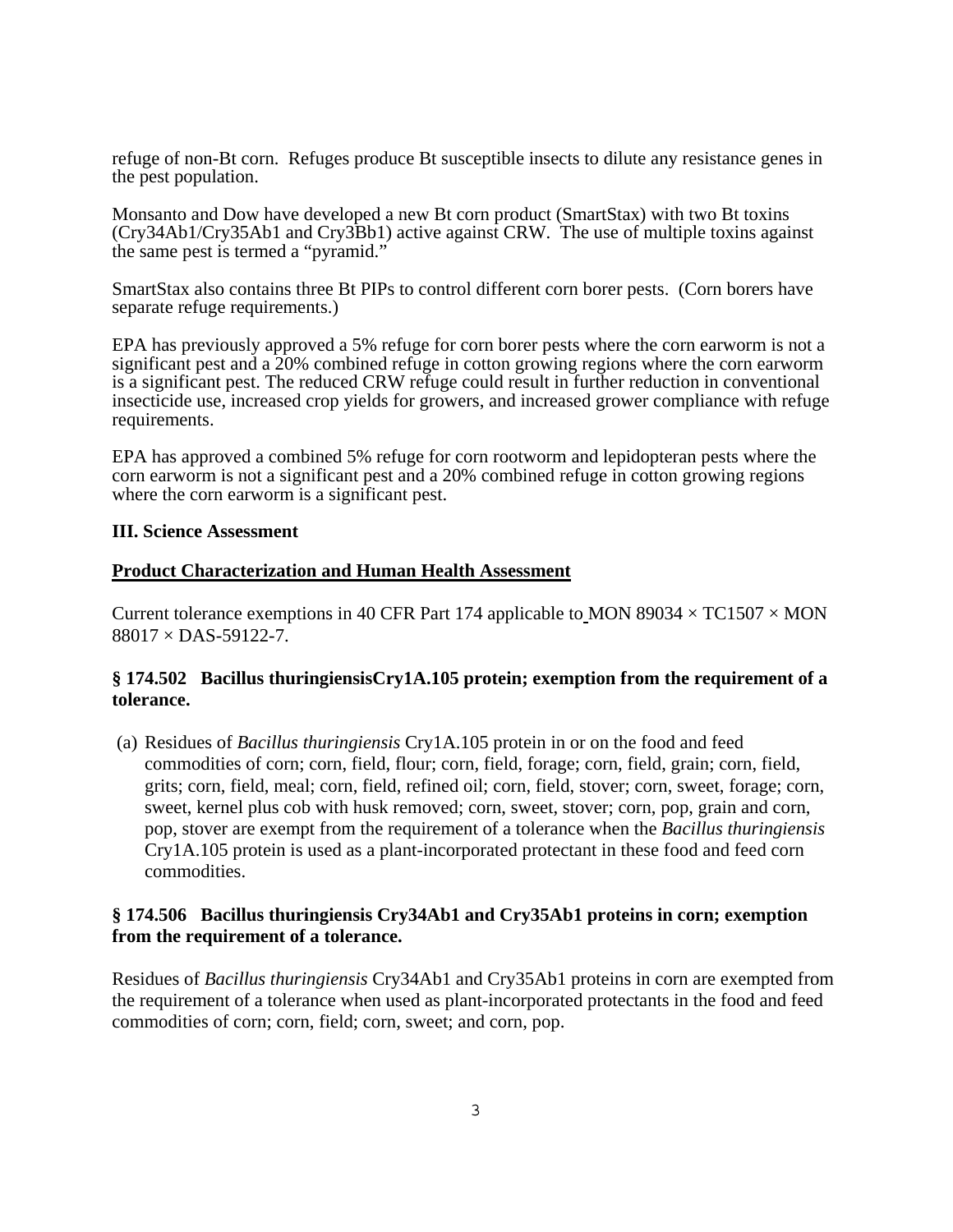## **§ 174.507 Nucleic acids that are part of a plant-incorporated protectant; exemption from the requirement of a tolerance.**

Residues of nucleic acids that are part of a plant-incorporated protectant are exempt from the requirement of a tolerance.

## **§ 174.518 Bacillus thuringiensis Cry3Bb1 protein in corn; exemption from the requirement of a tolerance.**

Residues of *Bacillus thuringiensis* Cry3Bb1 protein in corn are exempt from the requirement of a tolerance when used as plant-incorporated protectants in the food and feed commodities of corn; corn, field; corn, sweet; and corn, pop.

## **§ 174.519 Bacillus thuringiensis Cry2Ab2 protein in corn and cotton; exemption from the requirement of a tolerance.**

Residues of *Bacillus thuringiensis* Cry2Ab2 protein in or on corn or cotton are exempt from the requirement of a tolerance when used as a plant–incorporated protectant in the food and feed commodities of corn; corn, field; corn, sweet; corn, pop; and cotton seed, cotton oil, cotton meal, cotton hay, cotton hulls, cotton forage, and cotton gin byproducts.

# **§ 174.520 Bacillus thuringiensis Cry1F protein in corn; exemption from the requirement of a tolerance.**

Residues of *Bacillus thuringiensis* Cry1F protein in corn are exempt from the requirement of a tolerance when used as plant-incorporated protectants in the food and feed commodities of corn; corn, field; corn, sweet; and corn, pop.

# **§ 174.523 CP4 Enolpyruvylshikimate-3-phosphate (CP4 EPSPS) synthase in all plants; exemption from the requirement of a tolerance.**

Residues of the CP4 Enolpyruvylshikimate-3-phosphate (CP4 EPSPS) synthase enzyme in all plants are exempt from the requirement of a tolerance when used as plant-incorporated protectant inert ingredients in all food commodities.

## **§ 174.522 Phosphinothricin Acetyltransferase (PAT); exemption from the requirement of a tolerance.**

Residues of the Phosphinothricin Acetyltransferase (PAT) enzyme are exempt from the requirement of a tolerance when used as plant-incorporated protectant inert ingredients in all food commodities.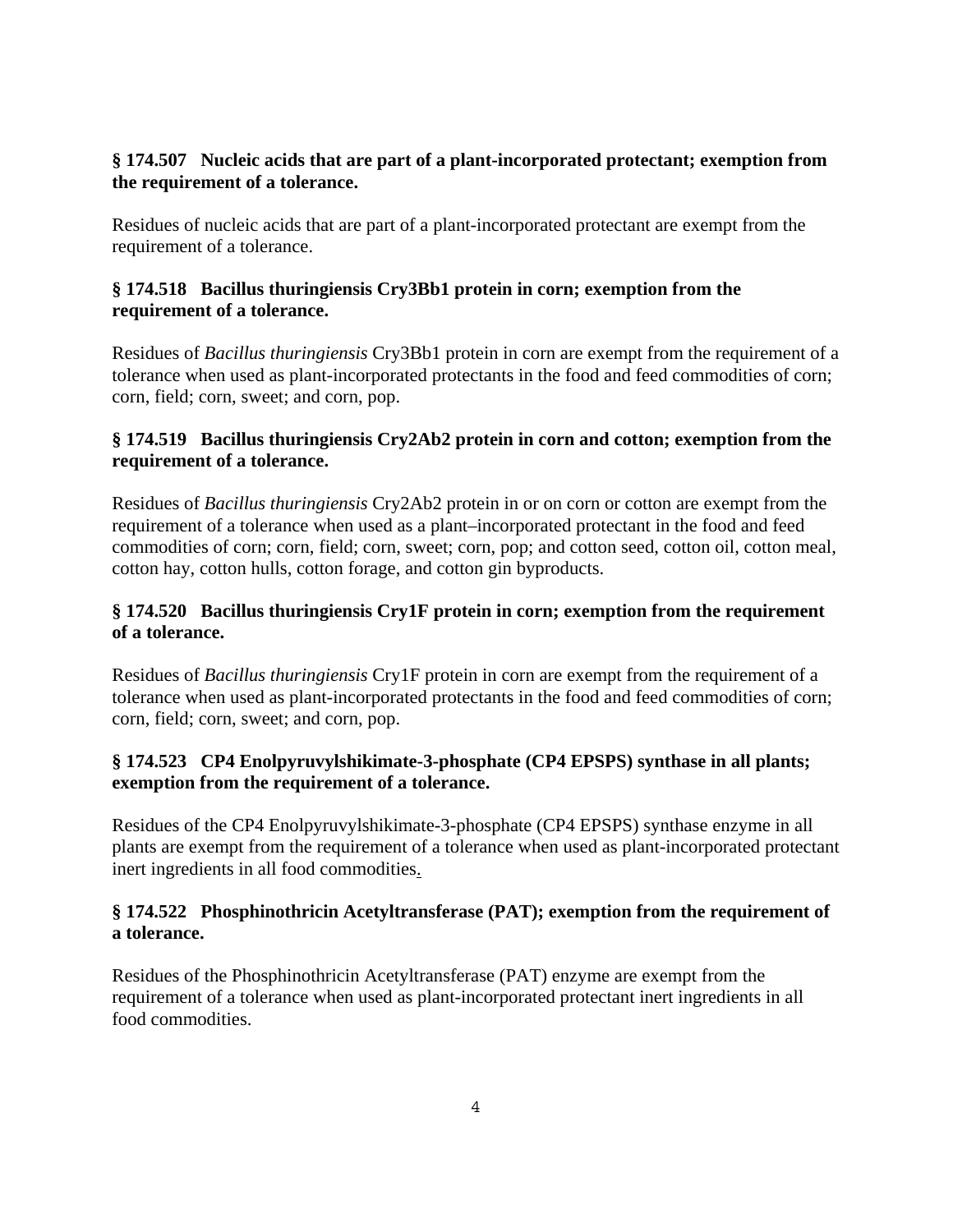#### Southern Blot Analysis

Southern blot analysis confirmed in the combined trait corn product MON 89034  $\times$  TC1507  $\times$ MON 88017  $\times$  DAS-59122-7 the presence of sequences identical to sequences derived from MON 89034 and MON 88017.Hybridization patterns for the combined trait product were identical to those of the parental lines with *cry*1F, *cry*34Ab1*, cry*35Ab1, and the *pat* gene probes indicating that the TC1507 and DAS-59122-7 insertions were unaffected by combining with MON 89034 and MON 88017 through conventional breeding.

#### Expression Levels

MON 89034 x TC1507 x MON 88017 x DAS-59122-7 is a combined trait corn that produces lepidopteran-active and coleopteran-active *Bacillus thuringiensis* (*Bt*) proteins, as well as the 5 enolpyruvylshikimate-3-phosphate synthase protein from *Agrobacterium* sp. strain CP4 (CP4 EPSPS) to confer tolerance to glyphosate herbicides and PAT to confer tolerance to glufosinate herbicides. The levels of the lepidopteran-active Cry1A.105, Cry2Ab2, Cry3Bb1 proteins and the CP4 EPSPS protein were determined in tissues from MON 89034 x TC1507 x MON 88017 x DAS-59122-7 plants grown at five US field sites in 2006. The test also included a conventional corn as a negative control and MON 89034 and MON 88017 corns as positive controls. Leaf, root, and whole plant samples were collected over the growing season, as well as pollen and grain samples at the appropriate times. The samples were extracted and analyzed using enzymelinked immunosorbent assays. The levels of the Cry1A.105, Cry2Ab2, Cry3Bb1, and CP4 EPSPS proteins in MON 89034 x TC1507 x MON 88017 x DAS-59122-7 corn were comparable to those in the appropriate MON 88017 or MON 89034 positive control.

The levels of the coleopteran-active *Bacillus thuringiensis* (*Bt*) proteins Cry34Ab1, Cry35Ab1, and Cry1F, and the PAT protein were determined in tissues from MON 89034 x TC1507 x MON 88017 x DAS-59122-7 plants grown at five US field sites in 2006. The test also included a conventional corn as a negative control and TC1507 and DAS-59122-7 parental event corn as positive controls. Leaf, root, and whole plant samples were collected over the growing season, as well as pollen and grain samples at the appropriate times. The samples were extracted and analyzed using enzyme-linked immunosorbent assays (ELISA). The results indicate that the levels of Cry34Ab1, Cry35Ab1, and Cry1F in MON 89034 x TC1507 x MON 88017 x DAS-59122-7 were comparable to the levels produced in the appropriate TC1507 or DAS-59122-7 control corn. The level of PAT in MON 89034 x TC1507 x MON 88017 x DAS-59122-7 was higher in the combined trait products compared to TC1507 and DAS-59122-7, likely due to the presence of multiple copies of the *pat* gene in the stacks (one from each of the DAS parent lines).

#### Environmental Assessment

At present, the Agency has not identified any significant adverse effects of the Cry1A.105, Cry2Ab2, Cry1F, Cry3Bb1, or Cry34Ab1/35Ab1 proteins on the abundance of non-target organisms in any field population, whether expressed individually or as MON 89034 x TC1507 x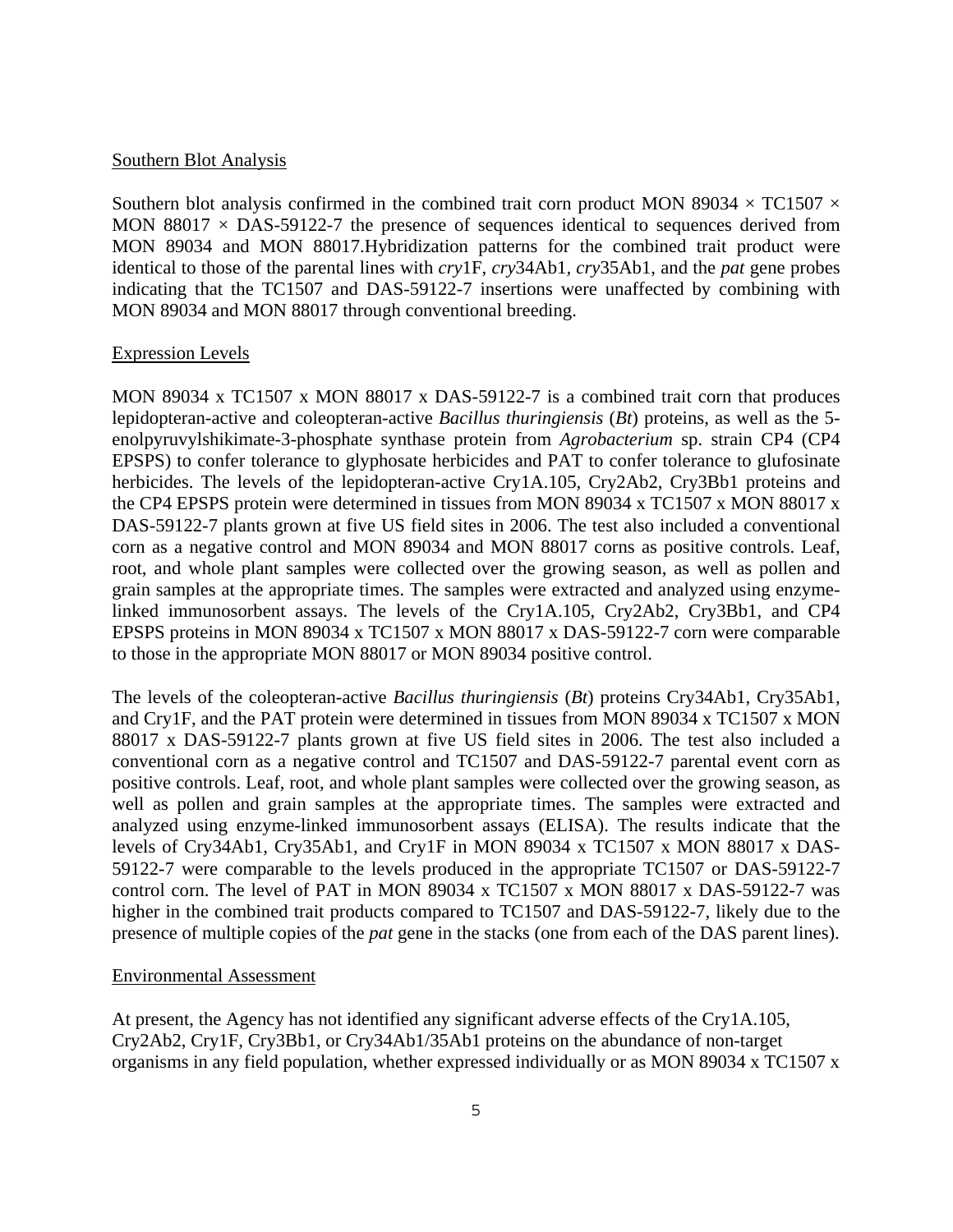MON 88017 x DAS-59122-7 combined PIP corn product. The potential for synergistic effects has been evaluated and the data that were reviewed for the individual parental events can be bridged to support the Sec. 3 registration of MON 89034 x TC1507 x MON 88017 x DAS-59122-7 combined PIP corn product.

It is unlikely that direct or indirect harmful effects to non-target organisms, including federallylisted threatened or endangered species, would result from the insecticidal proteins Cry1A.105, Cry2Ab2, Cry1F, Cry3Bb1, or Cry34/35Ab as a result of the proposed Sec. 3 registration. The Agency anticipates that for full commercial cultivation, no hazard will result to the environment.

Event MON 89034 produces the Cry1A.105 and Cry2Ab2 Bt proteins, and Event TC1507 produces Cry1F. These proteins are intended to control or suppress several lepidopteran pests of corn, including European corn borer (ECB, *Ostrinia nubilalis*), corn earworm (CEW, *Helicoverpa zea*), fall army worm (FAW, *Spodoptera frugiperda*), and black cutworm (BCW, *Agrotis ipsilon*). MON 88017 produces the Cry3Bb1 protein, and Event DAS-59122-7 produces the Cry34Ab1 and Cry35Ab1 proteins. These two events provide additional control for coleopteran pests, particularly corn rootworm pests (*Diabrotica* spp.).

It has been determined that each individual event has protein expression levels that are comparable to the MON 89034 x TC1507 x MON 88017 x DAS-59122-7 corn hybrid (Kough, 2009). Therefore, the margins of exposure that were previously determined for the insecticidal proteins in the individual events are applicable for the risk assessment of these proteins in the stacked hybrid. Additionally, no synergistic or antagonistic effects were observed in several combinations of the individual events in MON 89034 x TC1507 x MON 88017 x DAS-59122-7, as well as the MON 89034 x TC1507 x MON 88017 x DAS-59122-7 hybrid itself. As a result, the Agency concludes that there is no indication of synergistic effects or increased levels of protein expressed in the combined PIP product, so the environmental risk assessment for the single PIP lines are applicable to the assessment of MON 89034 x TC1507 x MON 88017 x DAS-59122-7.

As a result, the environmental risk assessment of the individual events, as well as an additional study submitted on the toxicity of MON 89034 x TC1507 x MON 88017 x DAS-59122-7 to a non-target insect, the Agency concludes that there will be no unreasonable adverse effects to the environment, including endangered species, by MON 89034 x TC1507 x MON 88017 x DAS-59122-7 combined trait corn.

### Insect Resistance Management

1) Overall, Monsanto/Dow have provided sufficient scientific justification to support a reduced corn rootworm (CRW) refuge of 5% for SmartStax Bt corn. Data reviewed by BPPD include studies on dose for CRW, cross resistance between the Cry3Bb1 and Cry34Ab1/35Ab1 toxins, and simulation modeling to predict potential resistance evolution. However, BPPD notes that there is still uncertainty regarding the true CRW dose expressed by SmartStax (and its single trait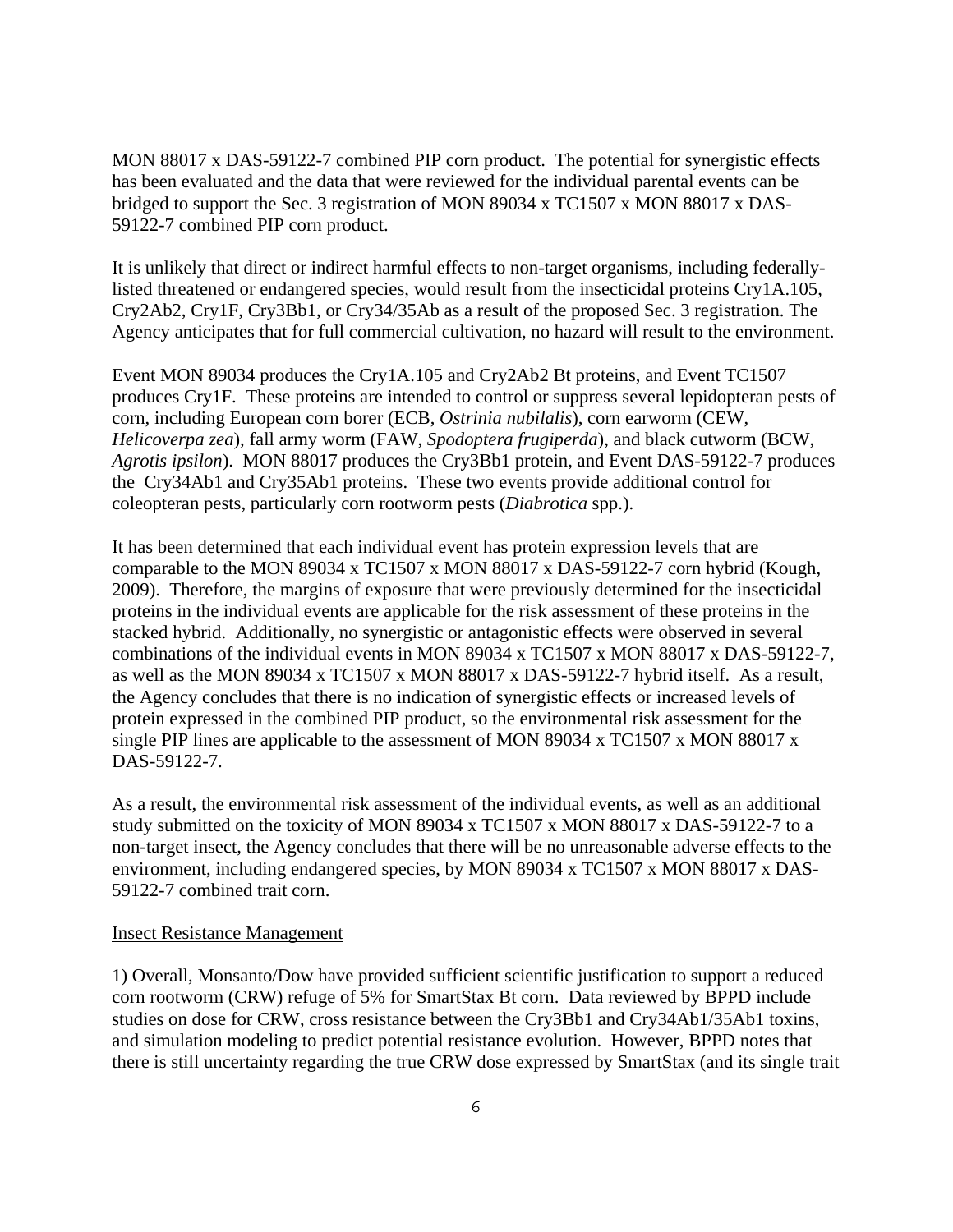components) and worst case simulation modeling (as described in the conclusions below). Therefore, additional data have been required to be generated (as described below) to verify and further buttress the current data supporting lower refuge. BPPD intends to conduct a postregistration assessment of the lower refuge within several years of approval once any new data have been submitted and reviewed.

2) Monsanto has previously provided data to support a 5% refuge for lepidopteran target pests of SmartStax corn.

3) Given that SmartStax will likely have different refuge requirements for Lepidoptera and CRW than other registered Bt corn products, BPPD has required that Monsanto/Dow submit a revised compliance plan. This strategy should be specific for SmartStax and the new refuge requirements. Compliance is an area of ongoing concern -- recent data have shown that refuge compliance for Bt corn has fallen in recent years.

4) Existing programs for resistance monitoring and remedial action that were established for MON 89034 (Cry1A.105 and Cry2Ab2), MON 88017 (Cry3Bb1), and Herculex Xtra (Cry1F and Cry34Ab1/35Ab1) should be applicable to SmartStax corn. In light of lower required structured Bt corn structured refuge for SmartStax, BPPD has required that the CRW resistance monitoring program be expanded (i.e. with additional sampling and collection sites or improved monitoring techniques). Also, a revised definition of "resistance" may be needed for the CRW monitoring and remedial action plans based on recent research and selection experiments (Lefko et al. 2008; Meihls et al. 2008).

### *Conclusions Regarding Dose, Resistance Allele Frequency, and Modeling Data*

5) BPPD agrees with Monsanto/Dow that the methodology used to calculate dose for SmartStax (developed in Storer et al. 2006 and used in Hucakaba and Storer 2008) is a reasonable approach to addressing dose for CRW. There is some conflicting evidence about the effect of density dependent mortality on dose calculations; BPPD agrees with Monsanto/Dow's use of the data from the Huckaba and Storer (2008) study that was not adjusted for density dependent effects. These more conservative dose estimates (96.17 - 99.96% for Cry3Bb1, 94.20 - 99.18% for Cry34/35, and 98.22 - 99.97% for Cry3Bb1 + Cry34/35 pyramid) were used in a revised model simulation.

6) Although Monsanto/Dow have used the best available dose estimates for CRW, BPPD believes that there is still uncertainty on dose in both the methodology and interpretation of available studies. This is largely due to the biology of CRW -- assessing larval response and behavior in a subterranean environment is difficult and confounding factors such as densitydependent (or independent) mortality must be considered. Storer et al. (2006) is probably the best current approach to evaluating dose, but BPPD notes that limited data have been developed using this technique (e.g. only one year with six locations of data were developed for Cry3Bb1).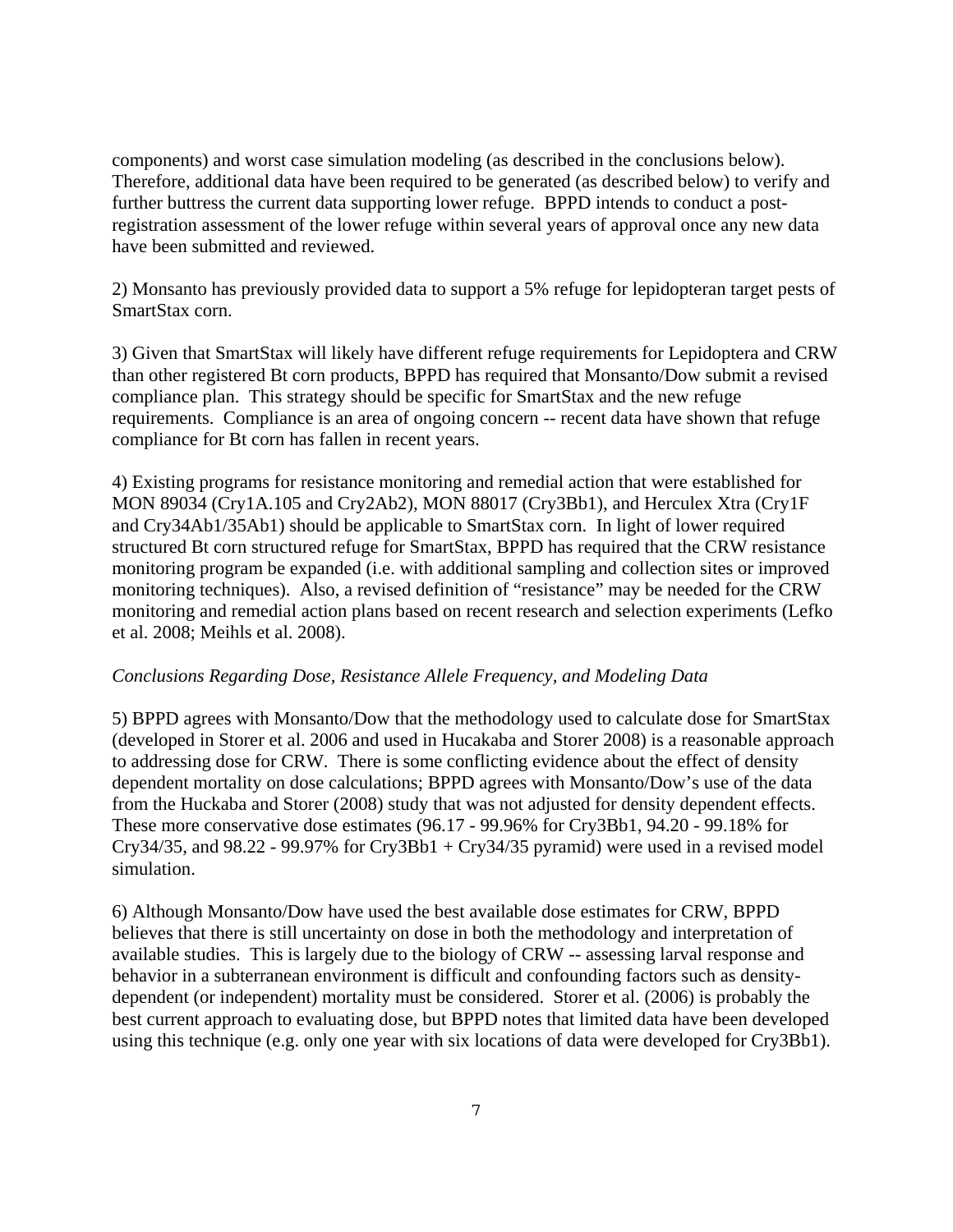Other *Diabrotica* spp. may also need to be investigated: data previously submitted for northern corn rootworm revealed mortality as low as 92.8% on Cry34/35 .

7) To address the uncertainty regarding CRW dose and buttress the dose assumptions used in the models, BPPD has required that Monsanto/Dow provide additional dose data (using the methods of Storer et al. 2006) for Cry3Bb1 and Cry34Ab1/35Ab1. Further dose studies could also be conducted with varying egg infestation levels (above and below egg levels expected to trigger density-dependent mortality) to tease out any egg density effects. New techniques to assess CRW dose may need to be pursued as well, if Monsanto/Dow or academic researchers can develop such approaches.

8) Monsanto/Dow conducted modeling simulations to investigate the effect of initial resistance allele frequency (RAF). The results from these simulations with a pyramid showed that the initial RAF was insensitive in the model -- the final RAF did not increase significantly from the initial frequency after 10 generations of selection (regardless of the starting value). Nevertheless, BPPD is still concerned that resistance alleles for CRW-targeted Bt traits may be relatively common in the field based on published CRW selection studies (Lefko et al. 2008; Meihls et al. 2008). Monsanto/Dow's default assumption of an initial RAF of 0.001. This may be suitable for other pests (e.g. Lepidoptera), but BPPD must consider the possibility that actual RAF for CRW is higher (perhaps close to 0.01). To further investigate this issue, BPPD recommends resistance selection experiments to further characterize putative resistance alleles and frequency of occurrence in CRW populations.

9) As with Monsanto/Dow's previous modeling, revised simulation modeling conducted with the lower dose estimates (described in #5 above) showed that resistance did not evolve to a pyramid with a 5% refuge, while single trait PIPs with a 20% refuge developed resistance in  $< 10$ generations. An initial resistance allele frequency of 0.001 was used in the model; as discussed in #8 above, BPPD is concerned that resistance alleles may be more common among CRW in natural populations. However, BPPD notes that all modeling reviewed to date, including models submitted by Monsanto/Dow and published by independent researchers (Roush 1998; Zhao et al. 2003; Gould et al. 2006; Onstad 2009 - draft), strongly suggest that pyramided PIPs are superior to the current single trait CRW products and can justify a lower refuge for the SmartStax pyramid.

10) BPPD has required that new model simulations be conducted to incorporate new data (i.e. from studies conducted under #7 and 8 above) or using possible "worst case" parameters. Although Monsanto/Dow's new model simulations have been more conservative than previous runs, BPPD remains concerned that "worst case" scenarios for SmartStax have not yet been fully investigated. CRW-protected corn is highly adopted in some areas with heavy infestations so that intense selection pressure for resistance can be expected. In light of this, and the large proposed reduction in minimum refuge (from 20% to 5%; a 75% total reduction), BPPD believes that worst case analyses are warranted to help determine the potential for resistance. In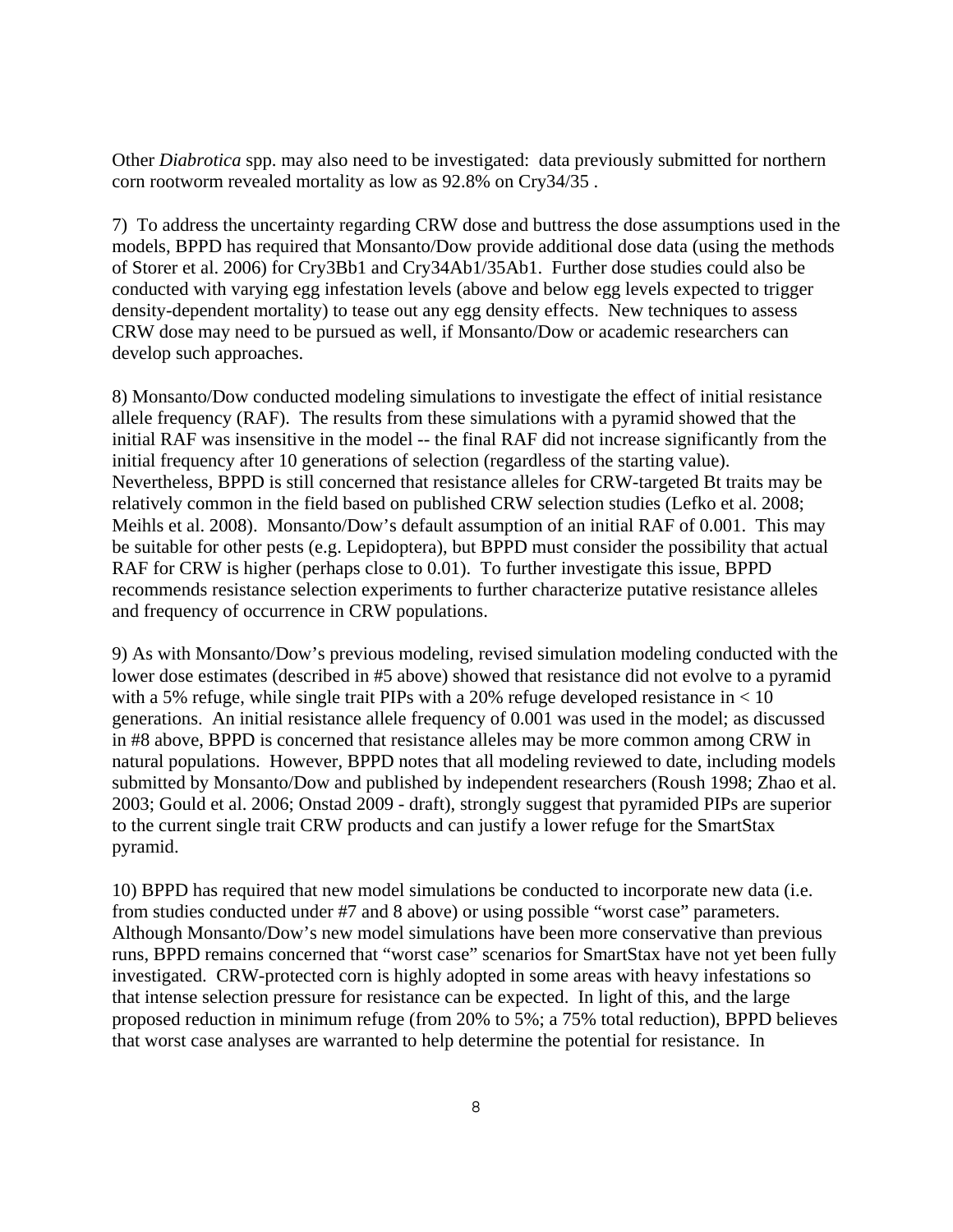particular, model parameters for dose and initial resistance allele frequency could be adjusted to include more conservative estimates (e.g. dose ranges  $< 94\%$  and  $RAF > 0.001$ ).

Gould, F., M. B. Cohen, J. S. Bentur, G. C. Kennedy, and J. Van Duyn. 2006. Impact of small fitness costs on pest adaptation to crop varieties with multiple toxins: a heuristic model. J. Econ. Entomol. 99: 2091-2099.

Lefko, S.A. et al., 2008. Characterizing laboratory colonies of western corn rootworm (Coleoptera: Chrysomelidae) selected for survival on maize containing event DAS 59122-7. J. Appl. Entomol. 132: 189-204.

Meihls, L., M. Hidgon, B. Siegfried, N. Miller, T. Sappington, M. Ellersieck, T. Spencer, and B. Hibbard, 2008. Increased survival of western corn rootworm on transgenic corn within three generations of on-plant greenhouse selection. Proc. Nat. Acad. Sci. 105 (49): 19177-19182.

Onstad, D., 2009 (draft). Modeling Evolution of *Diabrotica virgifera virgifera* (Coleoptera: Chrysomelidae) to Transgenic Corn with Two Insecticidal Traits. J. Econ Entomol. Draft - to be submitted in 2009.

Roush, R.T., 1998. Two toxin strategies for management of insecticidal transgenic crops: pyramiding succeed where pesticide mixtures have not? Phil. Trans. R. Soc. Lond. 353:1777- 1786.

Zhao, J., J. Cao, Y. Li, H. Collins, R. Roush, E. Earle, and A. Shelton, 2003. Transgenic plants expressing two *Bacillus thuringiensis* toxins delay insect resistance evolution. Nature Biotechnology. 21: 1493-1497.

## **IV. Terms and Conditions of the Registration**

1) The subject registration will automatically expire on midnight November 30, 2013.

2) The subject registration will be limited to MON 89034 x TC1507 x MON 88017 x DAS-59122-7 in field corn.

OPPTS Guideline/ Study Type Required Data Due Date Insect Resistance To address the uncertainty regarding CRW dose and Report Due Management buttress the dose assumptions used in the models, provide 11/30/2010 additional dose data (using the methods of Storer et al. 2006) for Cry3Bb1 and Cry34Ab1/35Ab1. Further dose studies could also be conducted with varying egg infestation

3) Submit the following data in the time frames listed: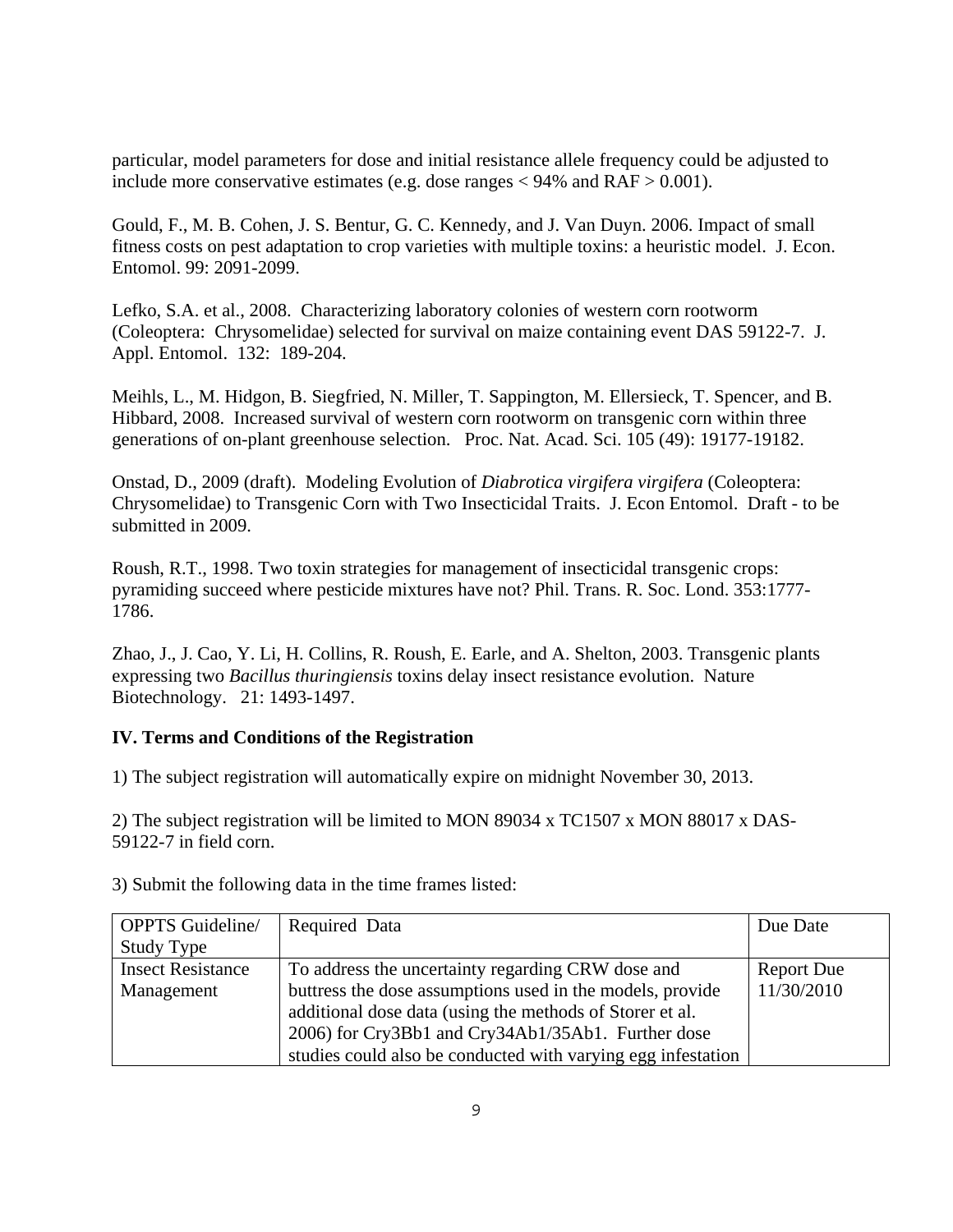| <b>OPPTS</b> Guideline/<br><b>Study Type</b> | Required Data                                                                                                                                                                                                                                                                                                                                                                                                                                                                                                                                                                                                                                                                                                                                                                                                                                                                                                                                                                                                                                                                  | Due Date                                          |
|----------------------------------------------|--------------------------------------------------------------------------------------------------------------------------------------------------------------------------------------------------------------------------------------------------------------------------------------------------------------------------------------------------------------------------------------------------------------------------------------------------------------------------------------------------------------------------------------------------------------------------------------------------------------------------------------------------------------------------------------------------------------------------------------------------------------------------------------------------------------------------------------------------------------------------------------------------------------------------------------------------------------------------------------------------------------------------------------------------------------------------------|---------------------------------------------------|
|                                              | levels (above and below egg levels expected to trigger<br>density-dependent mortality) to tease out any egg density<br>effects. New techniques to assess CRW dose may need to<br>be pursued as well, if Monsanto/Dow or academic<br>researchers can develop such approaches.                                                                                                                                                                                                                                                                                                                                                                                                                                                                                                                                                                                                                                                                                                                                                                                                   |                                                   |
| <b>Insect Resistance</b><br>Management       | Monsanto/Dow conducted modeling simulations to<br>investigate the effect of initial resistance allele frequency<br>(RAF). The results from these simulations with a pyramid<br>showed that the initial RAF was insensitive in the model --<br>the final RAF did not increase significantly from the initial<br>frequency after 10 generations of selection (regardless of<br>the starting value). Nevertheless, BPPD is still concerned<br>that resistance alleles for CRW-targeted Bt traits may be<br>relatively common in the field based on published CRW<br>selection studies (Lefko et al. 2008; Meihls et al. 2008).<br>Monsanto/Dow's modeling has assumed an initial RAF of<br>0.001. This may be suitable for other pests (e.g.<br>lepidoptera), but BPPD must consider the possibility that<br>actual RAF for CRW is higher (perhaps close to 0.01). To<br>further investigate this issue, resistance selection<br>experiments must be conducted to further characterize the<br>potential for resistance alleles and frequency of occurrence<br>in CRW populations. | Annually<br><b>First Report</b><br>Due 11/30/2010 |
| <b>Insect Resistance</b><br>Management       | New model simulations must be conducted to incorporate<br>new data (i.e. from studies conducted under items above) or<br>using possible "worst case" parameters. Although<br>Monsanto/Dow's new model simulations have been more<br>conservative than previous runs, BPPD remains concerned<br>that "worst case" scenarios for SmartStax have not yet been<br>fully investigated. CRW-protected corn is highly adopted<br>in some areas with heavy infestations so that intense<br>selection pressure for resistance can be expected. In light of<br>this, and the large proposed reduction in refuge (from 20%)<br>to 5%; a 75% total reduction), BPPD believes that worst<br>case analyses are warranted to help determine the potential<br>for resistance. In particular, model parameters for dose and<br>initial resistance allele frequency could be adjusted to<br>include more conservative estimates (e.g. dose ranges <<br>94% and $RAF > 0.001$ ).                                                                                                                  | Annually<br><b>First Report</b><br>Due 11/30/2010 |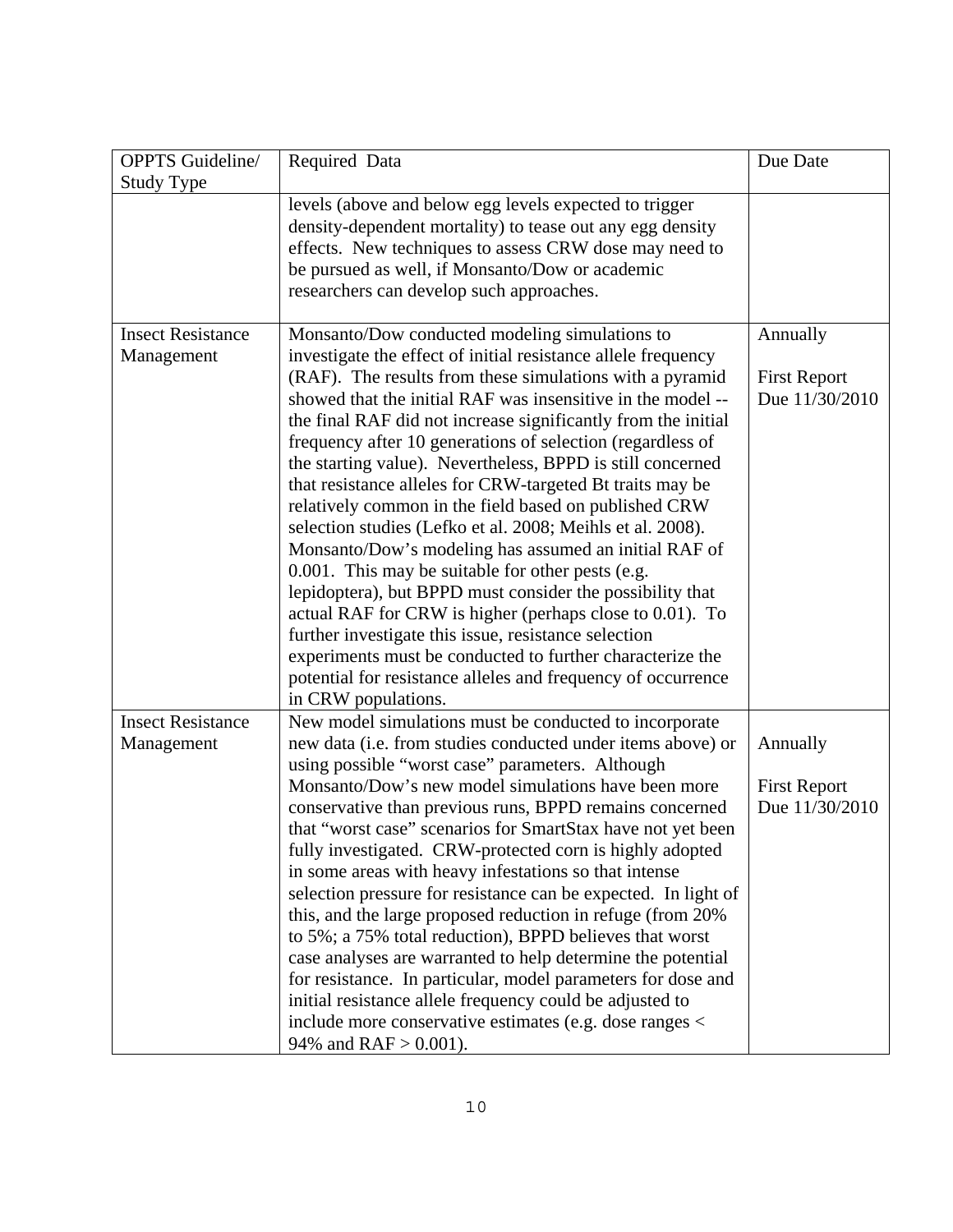4) Submit or cite all data required to support the Herculex Xtra and the MON 89034 x MON 88017 stacked plant-incorporated protectant products within the timeframes required by the terms and conditions of EPA Registration Numbers 68467-6 and 524-576.

5) Do the following Insect Resistance Management Program for MON 89034 x TC1507 x MON 88017 x DAS-59122-7.

The required IRM program for MON 89034 x TC1507 x MON 88017 x DAS-59122-7 corn must have the following elements:

Requirements relating to creation of a non-*Bt* corn refuge in conjunction with the planting of any acreage of MON 89034 x TC1507 x MON 88017 x DAS-59122-7corn;

Requirements for Monsanto/Dow to prepare and require MON 89034 x TC1507 x MON 88017 x DAS-59122-7 corn users to sign "grower agreements," which impose binding contractual obligations on the grower to comply with the refuge requirements;

Requirements regarding programs to educate growers about IRM requirements;

Requirements regarding programs to evaluate and promote growers' compliance with IRM requirements;

Requirements regarding programs to evaluate whether there are statistically significant and biologically relevant changes in target insect susceptibility to Cry1A.105, Cry2Ab2, Cry3Bb1, Cry1F and Cry34Ab1/Cry35Ab1 proteins in the target insects;

Requirements regarding a "remedial action plan," which contains measures Monsanto/Dow would take in the event that any field-relevant insect resistance was detected as well as to report on activity under the plan to EPA;

Annual reports on units sold by state (units sold by county level will be made available to the Agency upon request), IRM grower agreements results, and the compliance assurance program including the educational program on or before January 31st each year, beginning in 2011.

## **a) Refuge Requirements for MON 89034 x TC1507 x MON 88017 x DAS-59122-7**

These refuge requirements do not apply to seed propagation of inbred and hybrid corn seed up to a total of 20,000 acres per county and up to a combined U.S. total of 250,000 acres per PIP active ingredient per registrant per year. Grower agreements (also known as stewardship agreements) will specify that growers must adhere to the following refuge requirements as described in the grower guide/product use guide and/or in supplements to the grower guide/product use guide.

A common refuge must be planted for both corn borers and corn rootworms. The refuge must be planted with corn hybrids that do not contain Bt technologies for the control of corn rootworms or corn borers. The refuge and MON 89034 x TC1507 x MON 88017 x DAS-59122-7 corn should be sown on the same day, or with the shortest window possible between planting dates to ensure that corn root development is similar among varieties. If the refuge is planted on rotated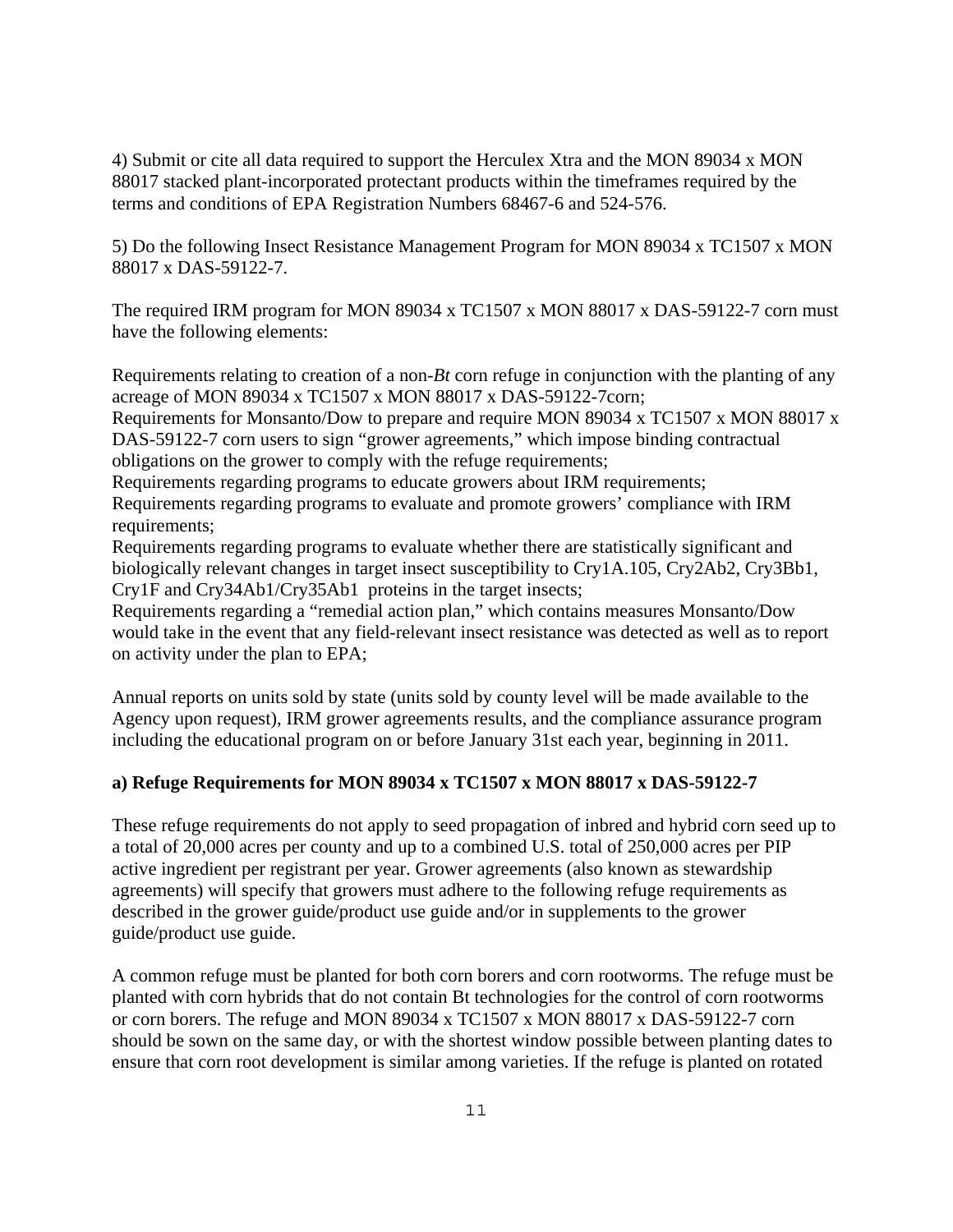ground, then the MON 89034 x TC1507 x MON88017 x DAS-59122-7 corn must also be planted on rotated ground. If the combined refuge is planted on continuous corn, the MON 89034 x TC1507 x MON88017 x DAS-59122-7field may be planted on either continuous or rotated land (option encouraged where WCRW rotation resistant biotype may be present). Refuge options are based on the planting of MON 89034 x TC1507 x MON 88017 x DAS-59122-7 in cotton or non-cotton growing regions and the insect pressure present in those locations. The refuge sizes for these regions are either 20% in cotton growing regions (i.e. 20 acres of non-Bt corn for every 80 acres MON 89034 x TC1507 x MON 88017 x DAS-59122-7 planted) or 5% in non-cotton growing regions (5 acres of non-Bt corn for every 95 acres of MON 89034 x TC1507 x MON 88017 x DAS-59122-7 planted). If corn rootworms are significant within a region, the structured refuge must be planted as an in-field or adjacent refuge using corn hybrids that do not contain Bt technologies for the control of corn borers or corn rootworms. It can be planted as a block within or adjacent (e.g., across the road) to the MON 89034 x TC1507 x MON 88017 x DAS-59122-7, perimeter strips (i.e., strips around the field), or in-field strips. If perimeter or in-field strips are implemented, the strips must be at least 4 consecutive rows wide. The refuge can be protected from lepidopteran damage by use of non-Bt insecticides if the population of one or more target lepidopteran pests of MON 89034 x TC1507 x MON 88017 x DAS-59122-7 in the refuge exceeds economic thresholds. In addition, the refuge can be protected from CRW damage by an appropriate seed treatment or soil insecticide; however, insecticides labeled for adult CRW control must be avoided in the refuge during the period of CRW adult emergence. If insecticides are applied to the refuge for control of CRW adults, the same treatment must also be applied in the same timeframe to MON 89034 x TC1507 x MON 88017 x DAS-59122-7. Economic thresholds will be determined using methods recommended by local or regional professionals (e.g., Extension Service agents, crop consultants). If corn rootworms are not significant within a region, the structured refuge may be planted as an in-field or adjacent refuge or as a separate block that is within *1/2* mile of the MON 89034 x TCl507 x MON 88017 x DAS-59122-7 field. The structured refuge must be planted with corn hybrids that do not contain Bt technologies for the control of corn borers or corn rootworms. Economic thresholds will be determined using methods recommended by local or regional professionals (e.g., Extension Service agents, crop consultants).

| Region                                     | Refuge size | In-field or<br>adjacent<br>refuge is<br>allowed | Refuge separated<br>by up to $1/2$ mile is<br>allowed |
|--------------------------------------------|-------------|-------------------------------------------------|-------------------------------------------------------|
| Cotton growing where CEW is a              | $20\%$ non- | Yes                                             | Yes                                                   |
| significant pest and WCRW, NCRW and        | Bt corn     |                                                 |                                                       |
| MCRW are not significant: AR, NC,          |             |                                                 |                                                       |
| SC, GA, FL, TN (only the counties of       |             |                                                 |                                                       |
| Carroll, Chester, Crockett, Dyer, Fayette, |             |                                                 |                                                       |
| Franklin, Gibson, Hardeman, Hardin,        |             |                                                 |                                                       |
| Haywood, Lake, Lauderdale, Lincoln,        |             |                                                 |                                                       |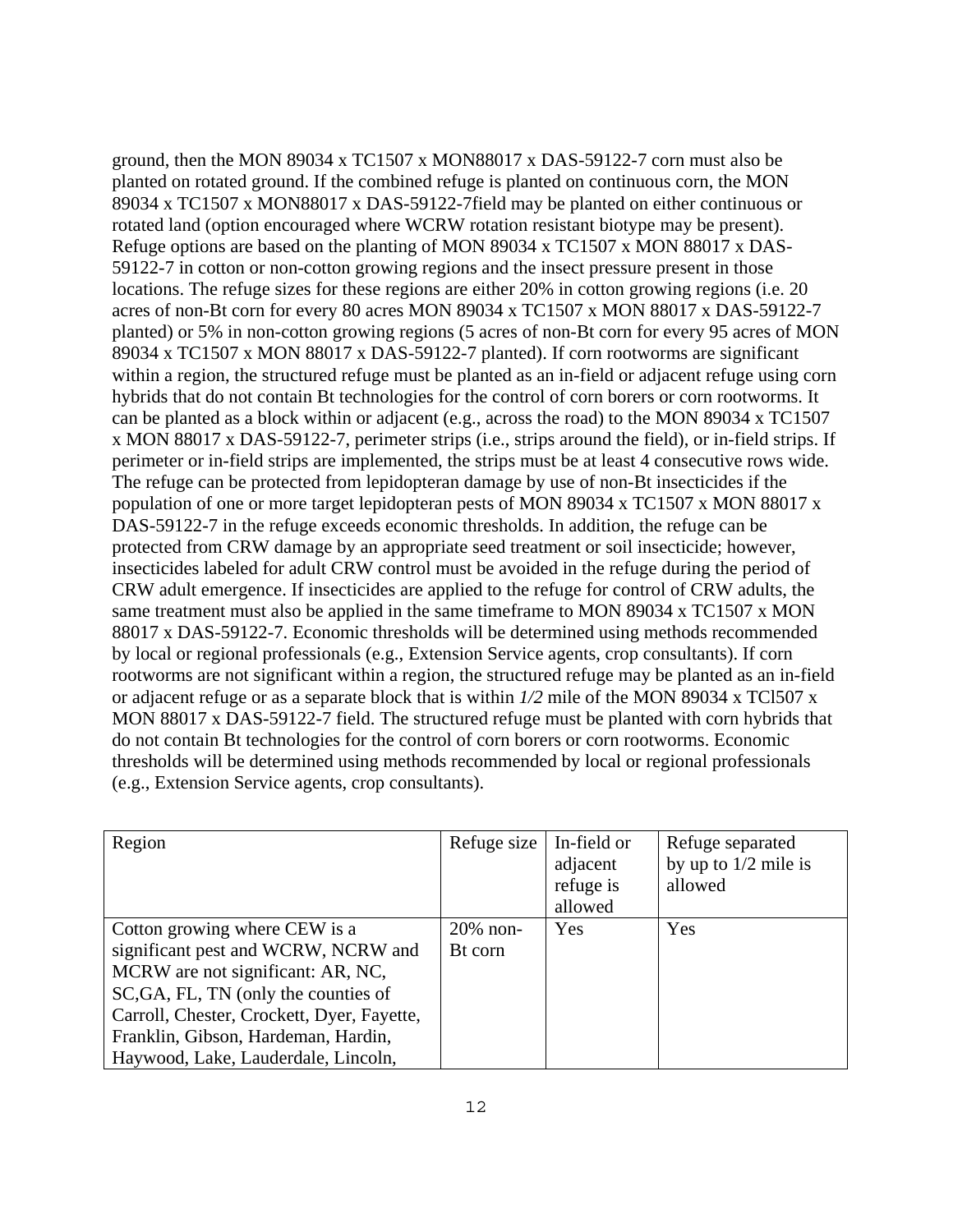| Region                                                                                                                                                                                                                                                                                                                                                                                                                                                                                                                          | Refuge size         | In-field or<br>adjacent<br>refuge is<br>allowed | Refuge separated<br>by up to $1/2$ mile is<br>allowed |
|---------------------------------------------------------------------------------------------------------------------------------------------------------------------------------------------------------------------------------------------------------------------------------------------------------------------------------------------------------------------------------------------------------------------------------------------------------------------------------------------------------------------------------|---------------------|-------------------------------------------------|-------------------------------------------------------|
| Madison, Obion, Rutherford, Shelby, and<br>Tipton) AL, MS, LA, VA (only the<br>counties of Dinwiddie, Franklin City,<br>Greensville, Isle of Wight, Northampton,<br>Southampton, Suffolk City, Surrey, and<br>Sussex)                                                                                                                                                                                                                                                                                                           |                     |                                                 |                                                       |
| Cotton growing where CEW is a<br>significant pest and WCRW,<br>NCRW, and/or MCRW are significant:<br>TX (except the counties of Carson,<br>Dallam, Hansford, Hartley, Hutchinson,<br>Lipscomb, Moore, Ochiltree, Roberts, and<br>Sherman), OK (only the counties of<br>Beckham, Caddo, Comanche, Custer,<br>Greer, Harmon, Jackson, Kay, Kiowa,<br>Tillman, and Washita), MO (only the<br>counties of Dunkin, New Madrid,<br>Pemiscot, Scott, and Stoddard).                                                                    | 20% non-<br>Bt corn | Yes                                             | N <sub>o</sub>                                        |
| Cotton growing where CEW is not a<br>significant pest and WCRW, NCRW<br>and MCRW are not significant: NM,<br>AZ, CA, NV                                                                                                                                                                                                                                                                                                                                                                                                         | 5% non-Bt<br>corn   | Yes                                             | Yes                                                   |
| Non-cotton growing where WCRW,<br>NCRW and MCRW are not significant<br>OR, WA, ID, MT, WY, UT, VA (except<br>the counties of Dinwiddie, Franklin City,<br>Greensville, Isle of Wight, Northampton,<br>Southampton, Suffolk City, Surrey, and<br>Sussex), WV, PA, MD, DE, CT, RI, NJ,<br>NY, ME, MA, NH, VT, HI, AK,<br>TN(except the counties of Carroll,<br>Chester, Crockett, Dyer, Fayette, Franklin,<br>Gibson, Hardeman, Hardin, Haywood,<br>Lake, Lauderdale, Lincoln, Madison,<br>Obion, Rutherford, Shelby, and Tipton) | 5% non-Bt<br>corn   | Yes                                             | Yes                                                   |
| Non-cotton growing where WCRW,<br>NCRW and/or MCRW are significant:<br>KS, NE, SD, ND, MN, IA, MO (except                                                                                                                                                                                                                                                                                                                                                                                                                       | 5% non-Bt<br>corn   | Yes                                             | N <sub>o</sub>                                        |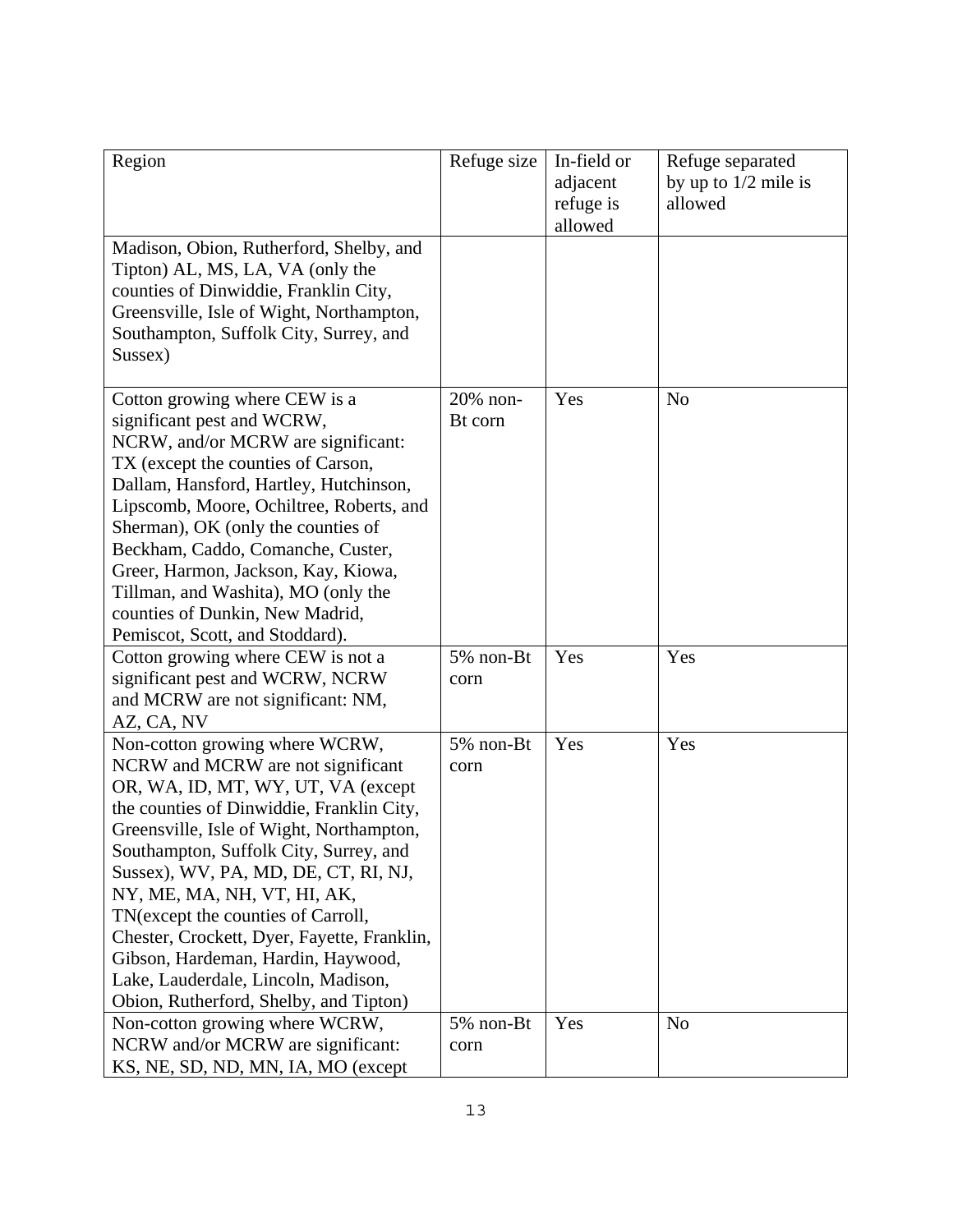| Region                                    | Refuge size | In-field or | Refuge separated       |
|-------------------------------------------|-------------|-------------|------------------------|
|                                           |             | adjacent    | by up to $1/2$ mile is |
|                                           |             | refuge is   | allowed                |
|                                           |             | allowed     |                        |
| the counties of Dunkin, New Madrid,       |             |             |                        |
| Pemiscot, Scott, and Stoddard), IL, WI,   |             |             |                        |
| MI, IN, OH, KY, CO, OK (except the        |             |             |                        |
| counties of Beckham, Caddo, Comanche,     |             |             |                        |
| Custer, Greer, Harmon, Jackson, Kay,      |             |             |                        |
| Kiowa, Tillman, and Washita), TX (only    |             |             |                        |
| the counties of Carson, Dallam, Hansford, |             |             |                        |
| Hartley, Hutchinson, Lipscomb, Moore,     |             |             |                        |
| Ochiltree, Roberts, and Sherman)          |             |             |                        |

# **b) Grower Agreement for** *MON 89034 x TC1507 x MON 88017 x DAS-59122-7* **Corn**

1) Persons purchasing MON 89034 x TC1507 x MON 88017 x DAS-59122-7 corn must sign a grower agreement. The term "grower agreement" refers to any grower purchase contract, license agreement, or similar legal document.

2) The grower agreement and/or specific stewardship documents referenced in the grower agreement must clearly set forth the terms of the current IRM program. By signing the grower agreement, a grower must be contractually bound to comply with the requirements of the IRM program.

3) Monsanto and Dow must implement a system (equivalent to what is already approved for previously registered Monsanto and Dow *Bt* corn products), which is reasonably likely to assure that persons purchasing *MON* 89034 x TC1507 x MON 88017 x DAS-59122-7 corn will affirm annually that they are contractually bound to comply with the requirements of the IRM program. A description of the system must be submitted to EPA within 90 days from the date of registration.

4) Monsanto and Dow must use a grower agreement and must submit to EPA, within 90 days from the date of registration, a copy of that agreement and any specific stewardship documents referenced in the grower agreement. If Monsanto and Dow wishe to change any part of the grower agreement or any specific stewardship documents referenced in the grower agreement that would affect either the content of the IRM program or the legal enforceability of the provisions of the agreement relating to the IRM program, 30 days prior to implementing a proposed change, Monsanto and Dow must submit to EPA the text of such changes to ensure that it is consistent with the terms and conditions of this registration.

5) Monsanto and Dow must implement a system (equivalent to what is already approved for previously registered Monsanto and Dow *Bt* corn products), which is reasonably likely to assure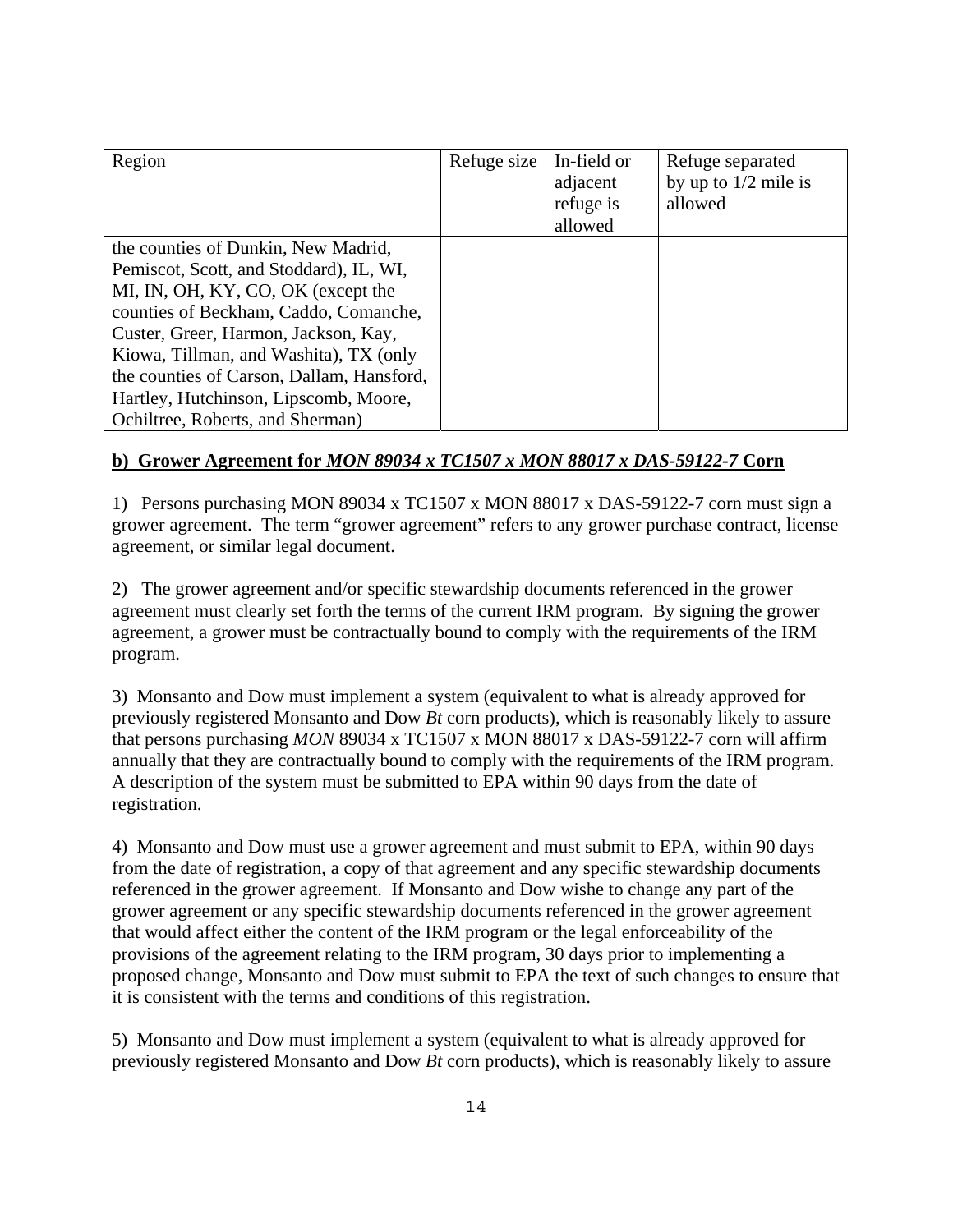that persons purchasing MON 89034 x TC1507 x MON 88017 x DAS-59122-7 corn sign grower agreement(s). A description of the system must be submitted to EPA within 90 days from the date of registration.

6) Monsanto and Dow shall maintain records of all MON 89034 x TC1507x MON 88017 x DAS-59122-7 corn grower agreements for a period of three years from December 31st of the year in which the agreement was signed.

7) Beginning on January 31, 2011 and annually thereafter, Monsanto and Dow shall provide EPA with a report on the number of units of MON 89034 x TC1507 x MON 88017 x DAS-59122-7 corn seed shipped and not returned, and the number of such units that were sold to persons who have signed grower agreements. The report shall cover the time frame of a twelvemonth period. Note: The first report shall contain the specified information from the time frame starting with the date of registration and extending through the 2010 growing season.

8) Monsanto and Dow must allow a review of the grower agreements and grower agreement records by EPA or by a State pesticide regulatory agency if the State agency can demonstrate that confidential business information, including names, personal information, and grower license number, will be protected.

## **c) IRM Education and IRM Compliance Monitoring Program for** *MON 89034 x TC1507 x MON 88017 x DAS-59122-7***Corn**

1) Monsanto and Dow must design and implement a comprehensive, ongoing IRM education program designed to convey to MON 89034 x TC1507 x MON 88017 x DAS-59122-7 corn users the importance of complying with the IRM program. The education program shall involve the use of multiple media, e.g. face-to-face meetings, mailing written materials, EPA-reviewed language on IRM requirements on the bag or bag tag, and electronic communications such as by internet, radio, or television commercials. Copies of the materials will be provided to EPA for their records. The program shall involve at least one written communication annually to each MON 89034 x TC1507 x MON 88017 x DAS-59122-7 corn user separate from the grower technical guide. The communication shall inform the user of the current IRM requirements. Monsanto and Dow shall coordinate its education program with the educational efforts of other registrants and other organizations, such as the National Corn Growers Association and state extension programs.

2) Annually, Monsanto/Dow shall revise, and expand as necessary, its education program to take into account the information collected through the compliance survey and from other sources. The changes shall address aspects of grower compliance that are not sufficiently high.

3) Beginning January 31, 2011, Monsanto and Dow must provide a report to EPA summarizing the activities it carried out under its education program for the prior year. Annually thereafter, Monsanto and Dow must provide EPA any substantive changes to its grower education activities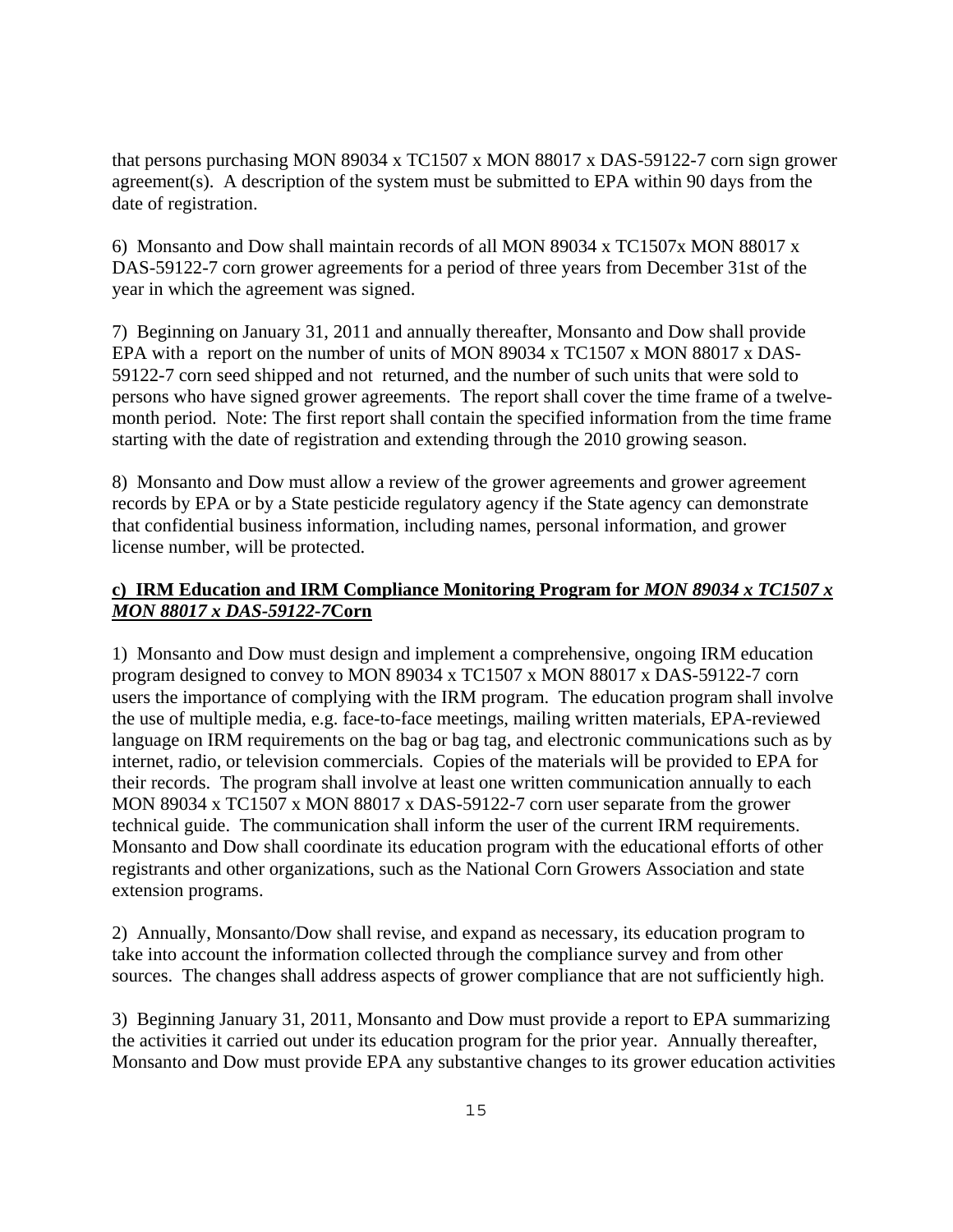as part of the overall IRM compliance assurance program report. Monsanto/Dow must either submit a separate report or contribute to the report from the industry working group, Agricultural Biotechnology Stewardship Technical Committee (ABSTC).

4) Given that MON 89034 x TC1507 x MON 88017 x DAS-59122-7 will likely have different refuge strategies for lepidoptera and CRW than other registered Bt corn products, Monsanto/Dow must submit a revised compliance assurance program (CAP) within 90 days of the date of registration. This revised CAP must be found acceptable by BPPD by April 1, 2010. This strategy should be specific for MON 89034 x TC1507 x MON 88017 x DAS-59122-7 and the new refuge requirements. Availability of non-Bt corn refuge seeds in desirable varieties must be addressed. Compliance is an area of ongoing concern -- recent data have shown that refuge compliance for Bt corn has fallen in recent years.

# *MON 88017 x DAS-59122-7* **Corn d) Insect Resistance Monitoring and Remedial Action Plans for** *MON 89034 x TC1507 x*

Existing programs for resistance monitoring and remedial action that were established for MON 89034 (Cry1A.105 and Cry2Ab2), MON 88017 (Cry3Bb1), and Herculex Xtra (Cry1F and Cry34Ab1/35Ab1) should be applicable to MON 89034 x TC1507 x MON 88017 x DAS-59122 7 corn. In light of potentially lower overall structured Bt corn structured refuge, the CRW resistance monitoring program must be expanded (i.e. with additional sampling and collection sites or improved monitoring techniques). Also, a revised definition of "resistance" may be needed for the CRW monitoring and remedial action plans based on recent research and selection experiments (Lefko et al. 2008; Meihls et al. 2008). Monsanto/Dow must submit a revised resistance monitoring and remedial action plan within 90 days of the date of registration that must be found acceptable to BPPD by April 1, 2010.

A report on results of resistance monitoring and investigations of damage reports must be submitted to the Agency annually by August  $31<sup>st</sup>$  each year, beginning in 2011, for the duration of the conditional registration.

# **e) Annual Reporting Requirements for** *MON 89034 x TC1507 x MON 88017 x DAS-59122-7*  **Corn**

1) Annual Sales: reported and summed by state (county level data available by request) January 31st each year, beginning in 2011;

2) Grower Agreements: number of units of MON 89034 x TC1507 x MON 88017 x DAS-59122-7corn seed shipped or sold and not returned, and the number of such units that were sold to persons who have signed grower agreements, January 31st each year, beginning in 2011;

3) Grower Education: substantive changes to education program completed previous year, January 31st each year, beginning in 2011;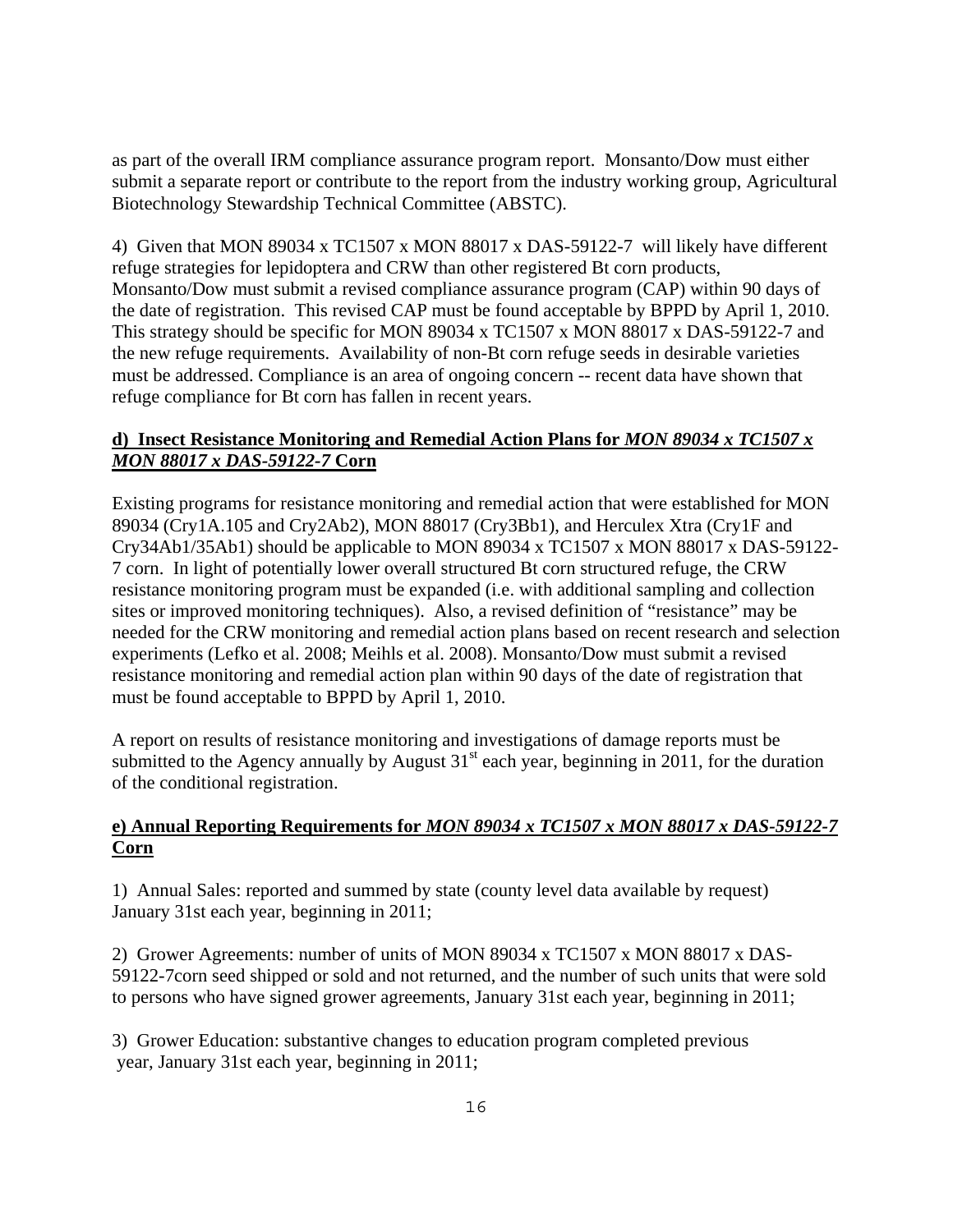4) Compliance Assurance Program: compliance assurance program activities and results for the prior year and plans for the compliance assurance program for the current year, January 31st each year, beginning in 2011;

5) Compliance Survey Results: results of annual surveys for the prior year and survey plans for the current year; full report January 31st each year, beginning in 2011;

6) Insect Resistance Monitoring Results: results of monitoring and investigations of damage reports, August 31st each year, beginning in 2011.

## **Additional Terms and Conditions as of November 22, 2011**

- 1) The Agency recognizes that large corn rootworm populations, environmental conditions, and protein expression levels can influence corn root damage and may affect the definition of suspected CRW resistance. The Agency plans to work with the registrants to refine the definition of suspected resistance based on these factors. Until such time that the Agency accepts a modified definition of suspected resistance to corn rootworm, resistance will be suspected in cases where the average root damage in the SmartStax field is  $> 0.5$  on the nodal injury scale (NIS) and the frequency of SmartStax with  $> 0.5$ nodes destroyed exceeds 50% of the sampled plants.
- 2) Within 90 days of this amendment, you must submit an enhanced rootworm resistance monitoring plan for SmartStax that accounts for reports of suspected and/or confirmed resistance. The rootworm resistance monitoring plan and the revised definitions for suspected and confirmed resistance for SmartStax must be found acceptable to BPPD by May 1, 2012 and utilized by The registrant beginning in the 2012 season. This enhanced monitoring program should:

 o Be practical and adaptable, and provide information on relevant changes in corn rootworm population sensitivity to SmartStax;

 o Be focused on areas where the potential for resistance is greatest for SmartStax and for the corn rootworm active single event components of SmartStax (Cry3Bb1and Cry34Ab1/Cry35Ab1), based on available information on historical pest pressure, unexpected performance issues, historical suspected and/or confirmed resistance incidents as currently defined or as modified in EPA accepted enhanced monitoring programs, prevailing agronomic practices (e.g. crop rotation versus continuous corn), and academic and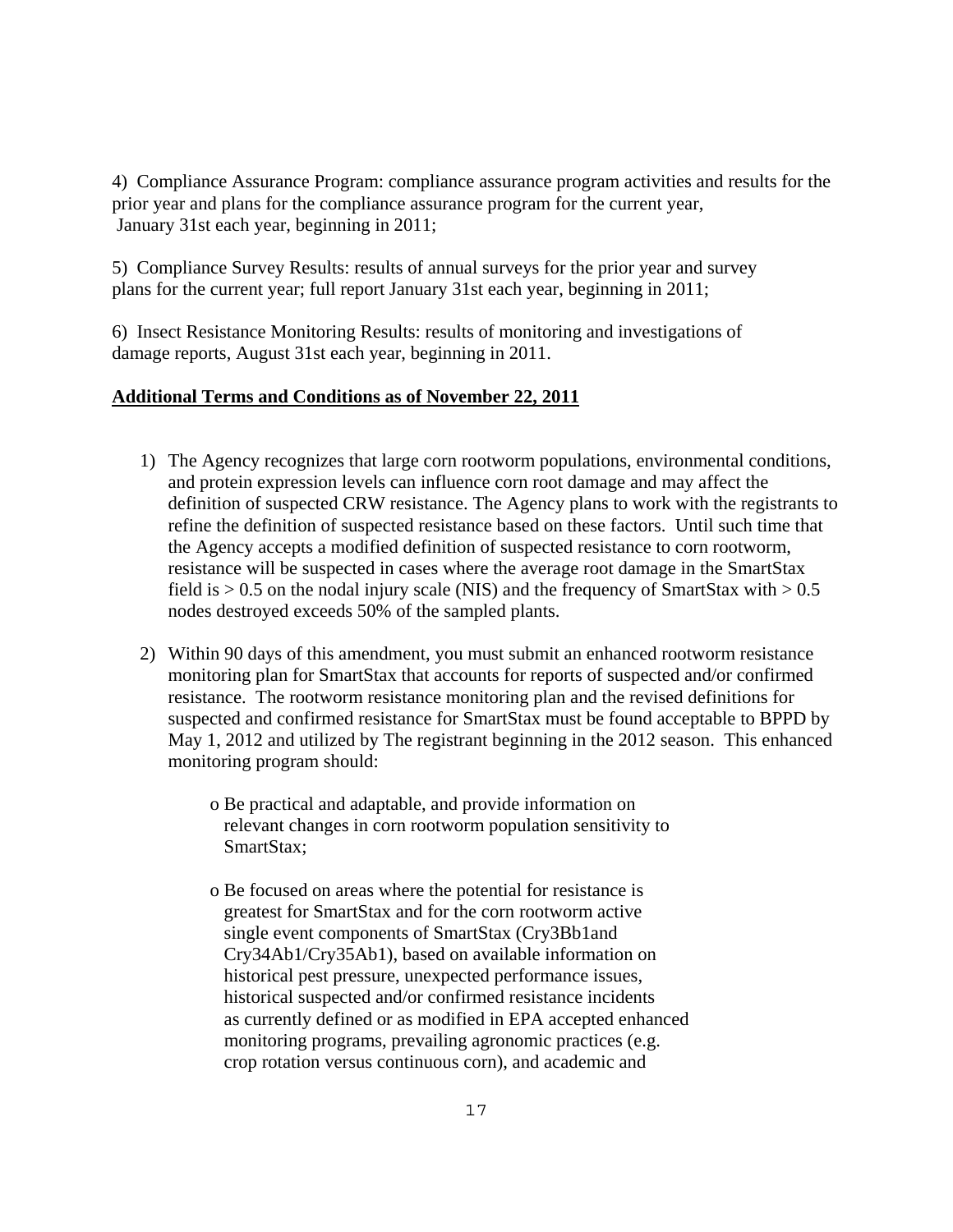extension publications on Bt corn field performance;

- o Involve coordination to the extent possible with other stakeholders, such as academic and extension experts in the states where corn rootworm is a major pest, other registrants of SmartStax, and other registrants of similar products, as appropriate;
- o Be responsive to incidents of suspected or confirmed resistance to the registrant's other products containing the same active ingredient(s), as well as to publicly available reports of suspected or confirmed resistance to other *Bt* protein toxins in SmartStax.
- 3) Within 90 days of this amendment, you must submit an enhanced remedial action plan for SmartStax that includes actions to be taken in response to both suspected and confirmed resistance. This remedial action plan must include a description of steps to be taken in response to customer product performance inquiries and annual reporting to the agency on the outcomes of investigations into any such inquiries that might indicate potential resistance. The program must include revised definitions of unexpected damage to SmartStax corn that could indicate potential suspected resistance. The enhanced remedial action plan must be found acceptable to BPPD by May 1, 2012.
- 4) The Grower Guide or its supplements must include language directing the user to contact a company representative if they observe unexpected insect feeding damage to their SmartStax corn. As part of its follow up on reports of unexpected damage to SmartStax corn, the registrant must determine the nodal injury scale (NIS) of affected corn. If the NIS results fall within the definition of suspected resistance for SmartStax, then until such time as the Agency accepts a modified remedial action plan, the registrant must provide specific guidance to affected growers in managing corn rootworms in the affected fields. This will include 1) providing specific grower guidance to control the adult stage of corn rootworms, where adult beetles are still present and laying eggs during the season that unexpected damage meets the suspected resistance definition; and 2) where the grower continues to be an existing customer of the registrant or seed company licensee into the following season, providing specific grower guidance and assistance to use an additional or alternative pest control method during the season following the initial finding that unexpected damage meets the suspected resistance definition.
- 5) The registrant will submit additional modeling, scientific literature, and other scientific information addressing the impact of pyramid PIP use in areas of confirmed resistance to one of the rootworm-active components of the pyramid by August 30, 2012.